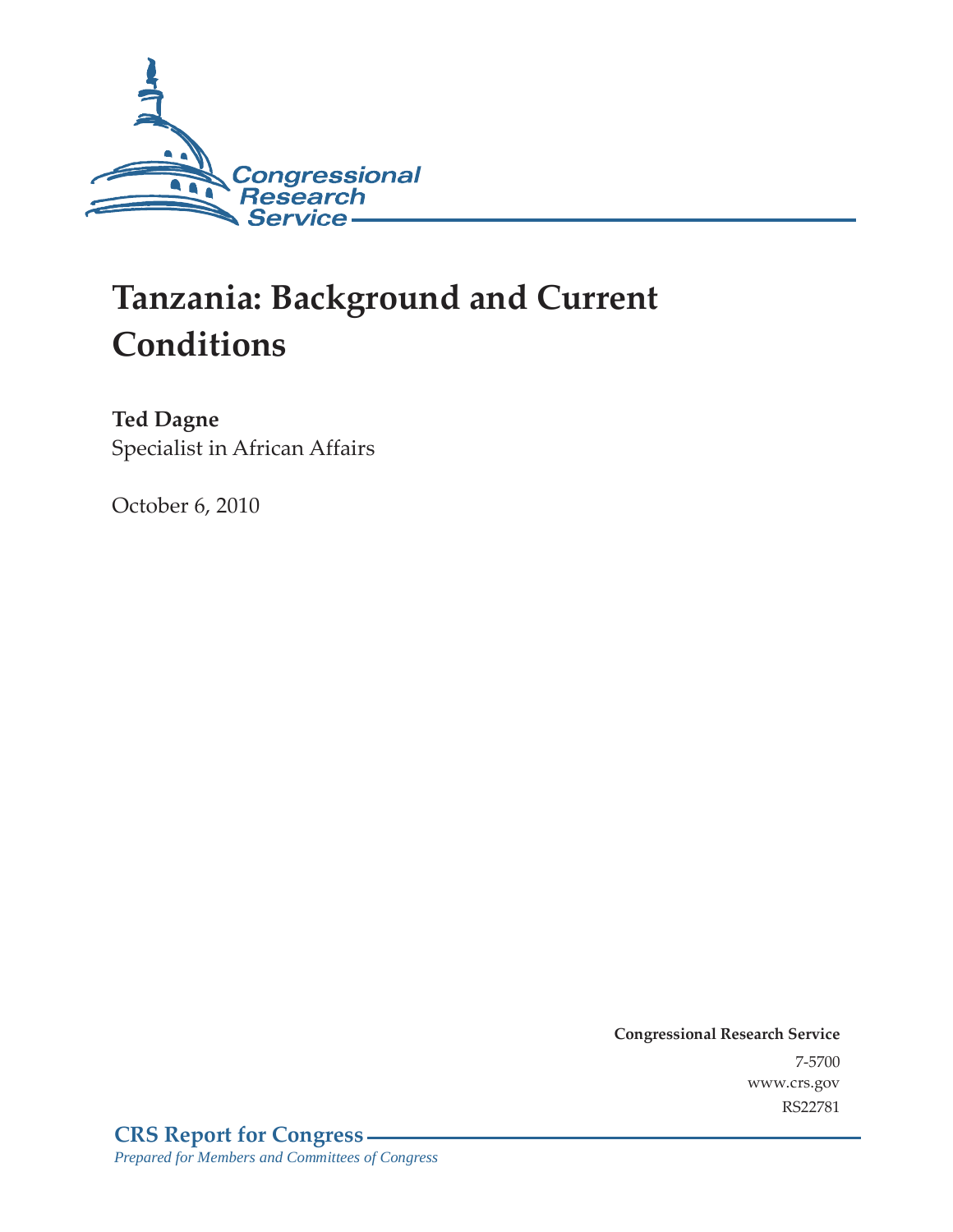### **Summary**

Tanzania, an important U.S. ally in Africa, is a stable and important regional actor. There has been a gradual increase in political pluralism, but Chama Cha Mapinduzi (CCM ), the ruling party, remains dominant in government and parliament. Tanzania's current president, Jakaya Kikwete, who previously served for 10 years as Tanzania's foreign minister, won 80.3% of the votes cast in the December 2005 presidential election. The next general elections are scheduled for October 2010. President Kikwete selected Mohamed Ghalib Bilal as his running mate for the election. Tanzania continues its pattern of steady real Gross Domestic Product (GDP) growth and has a low and stable inflation rate. The Economist Intelligence Unit predicts real Gross Domestic Product (GDP) growth of 6.4% in 2010 and 7.1% in 2011.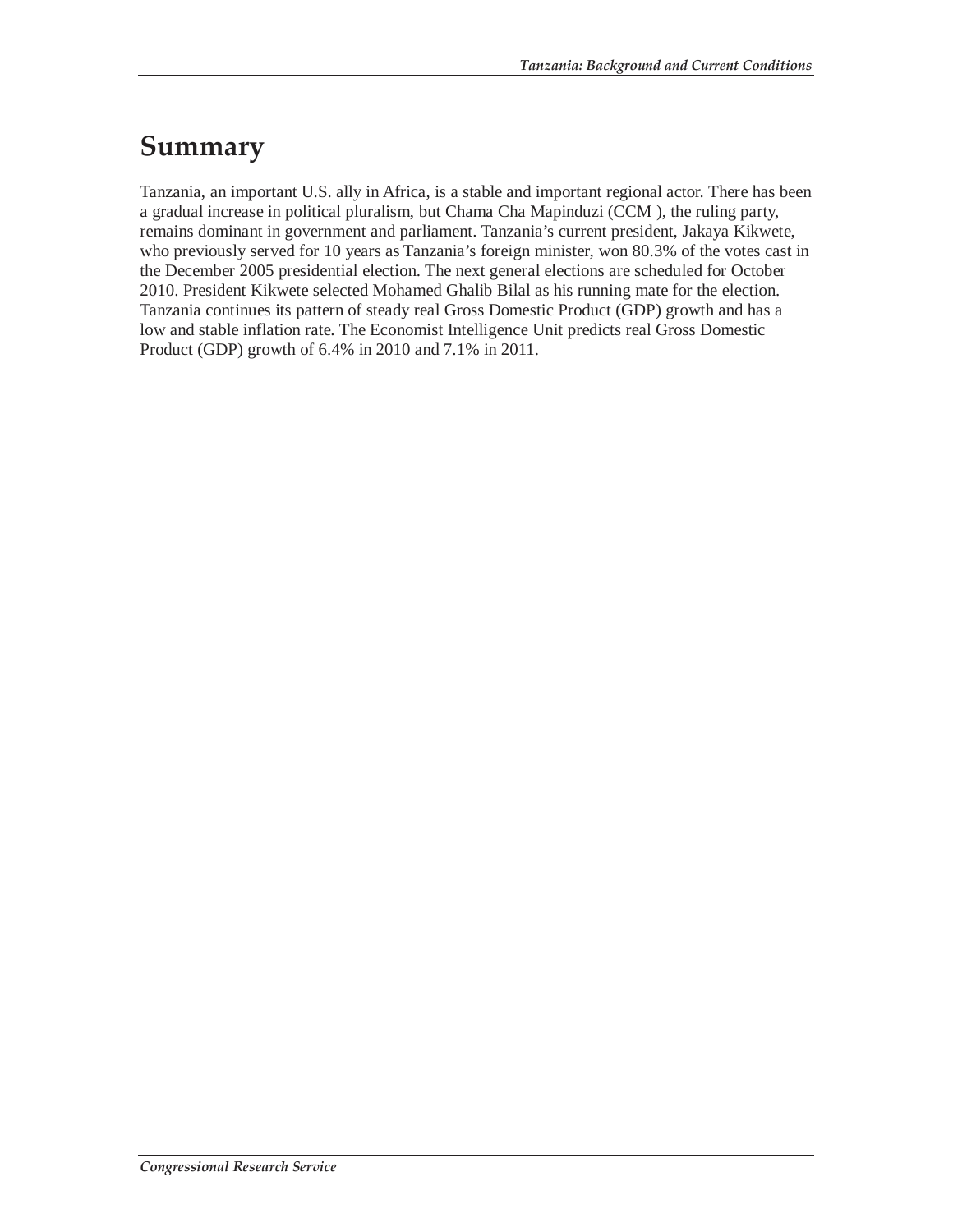## Contents

### **Tables**

|--|

#### Contacts

|--|--|--|--|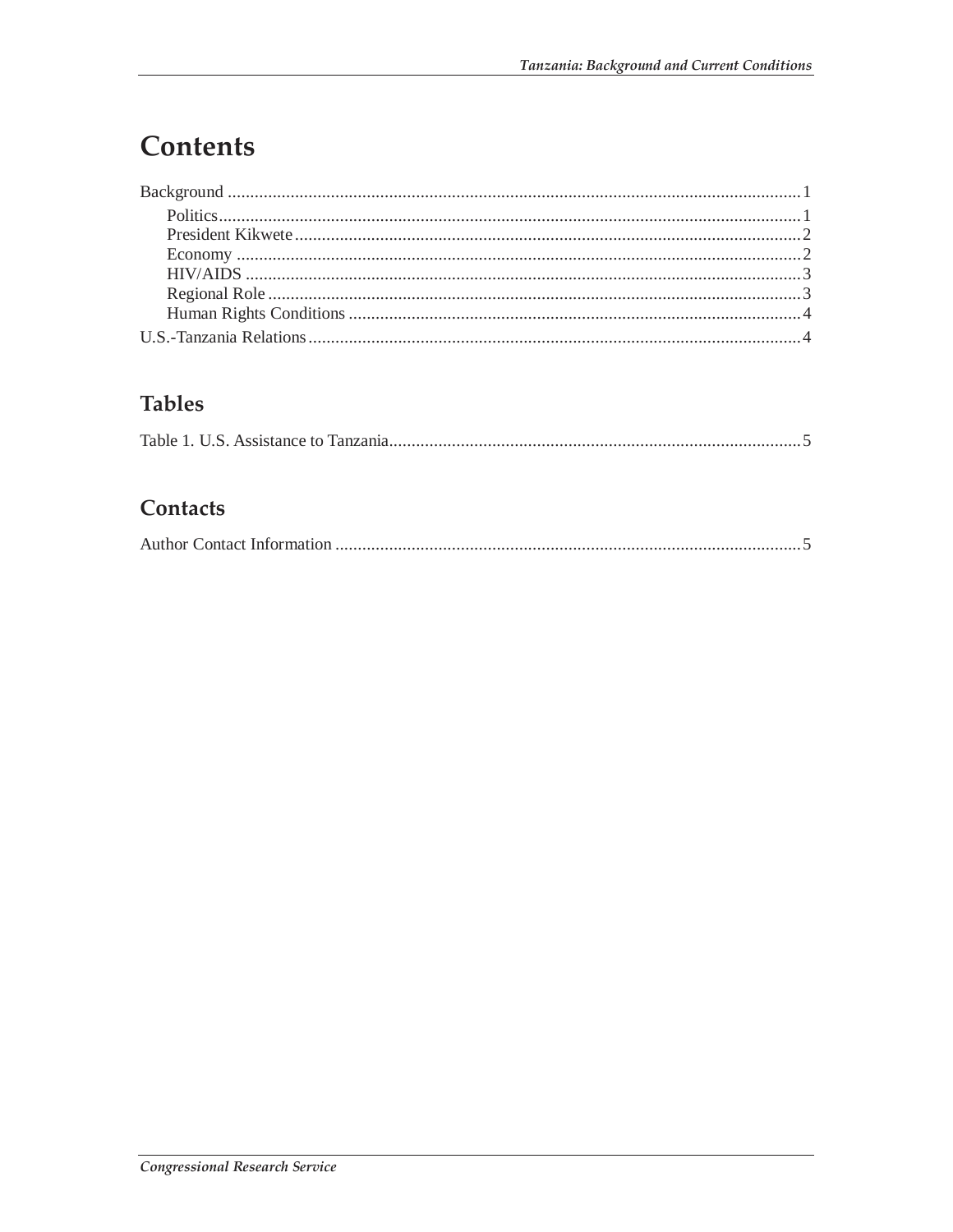## **Background**

Tanzania, with an eastern seaboard on the Indian Ocean and a western border abutting several of East Africa's Great Lakes, is a medium-sized poor country. Though it is socially diverse, with about 125 ethnic groups, it has enjoyed general political stability and national unity for about 40 years in a region wracked by civil wars, often with ethnic dimensions, in neighboring Rwanda, Burundi, Uganda, the Democratic Republic of the Congo, and Mozambique. Tanzania is a union formed in 1964 between the mainland—a German colony and later a British protectorate formerly known as Tanganyika—and the islands of Zanzibar, Pemba, and several smaller islands. The islands, which remain semi-autonomous with their own president and parliament, are populated by peoples of mixed Arab and African descent, and almost all are Muslim.<sup>1</sup>

Tanzania's first president was Julius Nyerere, who led a one-party state that nationalized key industries and created *ujamaa*, a rural, collective village-based movement of "African socialism" and "self reliance." *Ujamaa* faced increasing popular dissatisfaction, and was slowly abandoned in the 1970s and 1980s.<sup>2</sup> In 1977, Tanzania repelled an invasion by the brutal Ugandan dictator, Idi Amin, and in 1979 intervened in Uganda to overthrow Amin. Tanzania was active in opposing racist political systems in South Africa and Rhodesia (now Zimbabwe). Nyerere, who had a reputation as an honest, humble, idealistic leader, retired as president in 1985, and became an elder statesman, mediating peace processes in neighboring Burundi. He was succeeded by the president of Zanzibar, Ali Mwinyi, who oversaw political reforms and a gradual transition to a market economy, in part due to economic collapse brought on by *ujamaa* and centralized economic management.

### **Politics**

-

There has been a gradual increase in political pluralism, but the CCM remains dominant in government and parliament, and is periodically accused of subverting the aspirations of opposition parties. Opposition parties have reportedly on some occasions been denied rally permits, and their party members detained, intimidated, and harassed, notably during electoral periods, according to human rights groups. In April 2005, CCM offices on Zanzibar were bombed. This event followed the discovery of the body of a missing CCM official, and the Zanzibar Election Commission (ZEC's) ruling that the leader of the Zanzibar-based Civic United Front (CUF) party was ineligible to run for the Zanzibar presidency. In the 2000 general elections, Zanzibar political activists, notably those of the locally dominant opposition CUF, accused the CCM, and by implication the government, of administering the poll in a manner biased toward the CCM. The election was characterized by substantial violence between state security forces and opposition supporters.

<sup>&</sup>lt;sup>1</sup> Europa Regional Surveys of the World. Africa South of the Sahara, 2008.

<sup>2</sup> Europa Regional Surveys of the World. *Africa South of the Sahara, 2008*.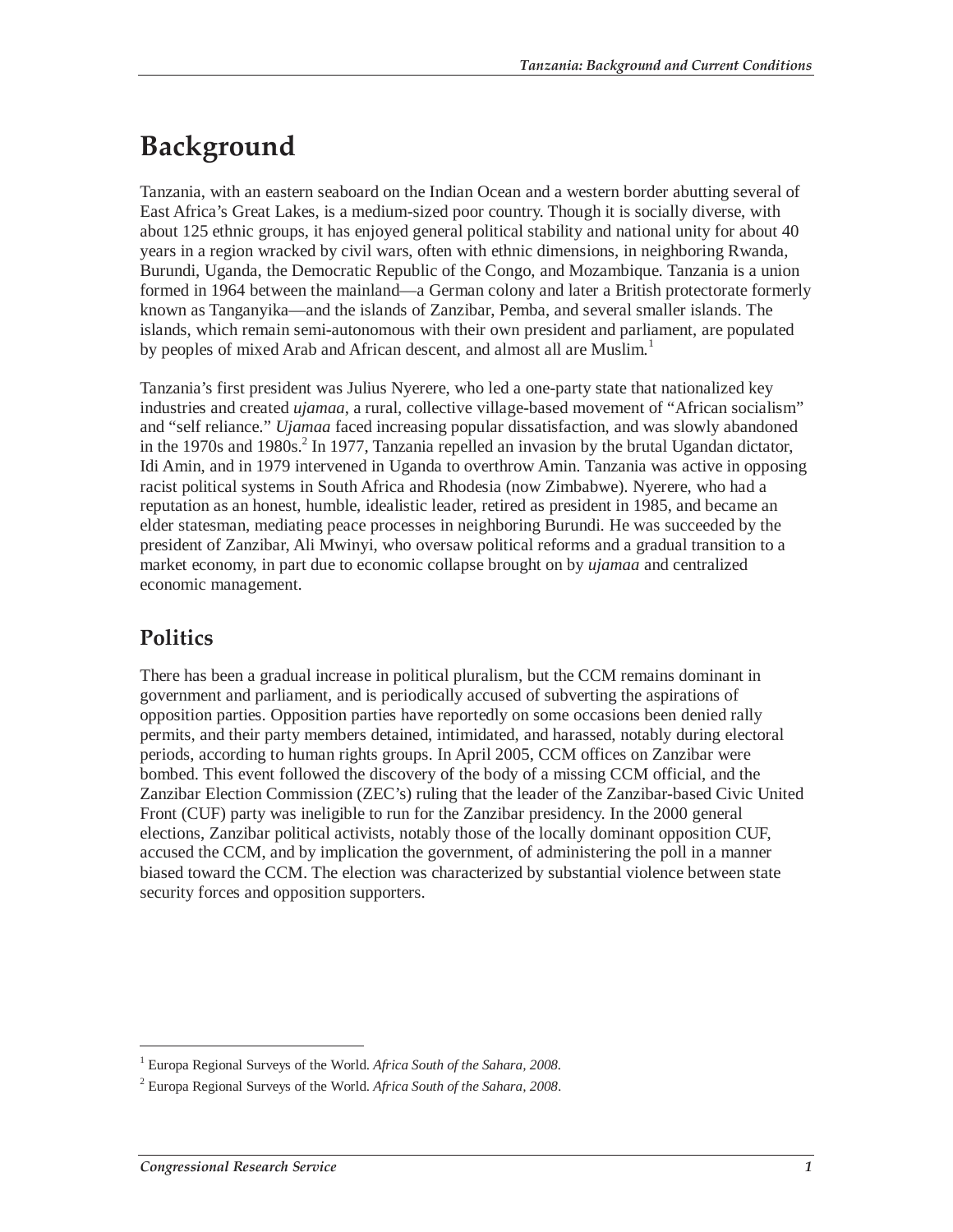In October 2005, Zanzibar held its presidential election. Amani Abeid Karume was elected President with 53.2% of the votes cast, while opposition candidate Seif Hamad received 46.1%. In the legislative elections, the ruling CCM took 31 seats, while the CUF won 18 seats in the House of Representatives. Observers reported about election-related violence and claims of electoral fraud.<sup>3</sup> The Commonwealth recommended an investigation into the election-related violence. The Zanzibar Electoral Commission (ZEC) stated that the elections were free and fair. In December 2005, presidential and legislative elections took place on Mainland Tanzania. CCM candidate Jakaya Mrisho Kikwete won 80.3% of the votes cast in the presidential elections, while the CUF candidate, Ibrahim Lipumba, won 11.7% of the votes cast. The ruling CCM won 207 seats, while the CUF took 18 seats in the National

#### **Tanzania at a Glance**  Geography: East African coastal country; Nearly one and a half times the size of Texas. Population: 41 million (2009 est.) Population growth rate: 2.04% (2009 est.) GDP (purchasing power parity): \$57.8 billion (2009) GDP per capita (PPP): \$1,400 (2009) Major Exports: Gold, coffee, cashews, tourism, manufactured products, cotton, cloves Languages: Swahili (official); English (official, used in business, administration, higher education); Arabic (Zanzibar); about 123 other local languages, many Bantu-based Religions: Christian 30%, Muslim 35%, indigenous beliefs 35%; Zanzibar /islands over 99% Muslim Literacy: Male, 77.5%; Female, 66.2% (2003) Under-5 Mortality: 165 deaths/1,000 live births HIV/AIDS adult infection rate: 6.2% (2007) Life Expectancy, years at birth: Male, 50.5 Female, 53.5 (2009 est.) **Sources:** CIA World Factbook 2010.

Assembly. The next general elections are scheduled for October 2010. The government of Tanzania announced that it will deploy an estimated 25,000 police officers to provide security for the upcoming elections.

#### **President Kikwete**

Tanzania's current president, Jakaya Kikwete, previously served for 10 years as Tanzania's foreign minister. He is pursuing an agenda of political continuity that builds on the achievements of Mwinyi and Benjamin Mkapa but also seeks to generate greater economic growth and reform. He has also voiced a desire to resolve political conflicts that have long affected Zanzibar internally and in its relations with the mainland. In May 2009, President Kikwete met President Obama in Washington, DC.

#### **Economy**

-

The Mkapa administration pursued a number of key economic reforms and was generally seen positively by bilateral and multilateral donors, which have provided substantial financial and technical support to Tanzania. Some of these reforms included privatizations of state firms; ongoing improvements to Tanzania's weak infrastructure system; the creation of growing cell phone networks and increased Internet access; and an increasingly robust and investor-friendly private sector, particularly in the tourism, retail, gold and gems mining, transport, communication, and agriculture sectors. Tanzania reached its completion point under the Enhanced Heavily Indebted Poor Countries (HIPC) Initiative in 2001, and has received partial debt stock reductions under the initiative. Several donors have recently provided bilateral debt relief to Tanzania.

<sup>3</sup> The Norwegian Center for Human Rights (NORDEM). *The United Republic of Tanzania: Presidential and Parliamentary Elections December 2005.*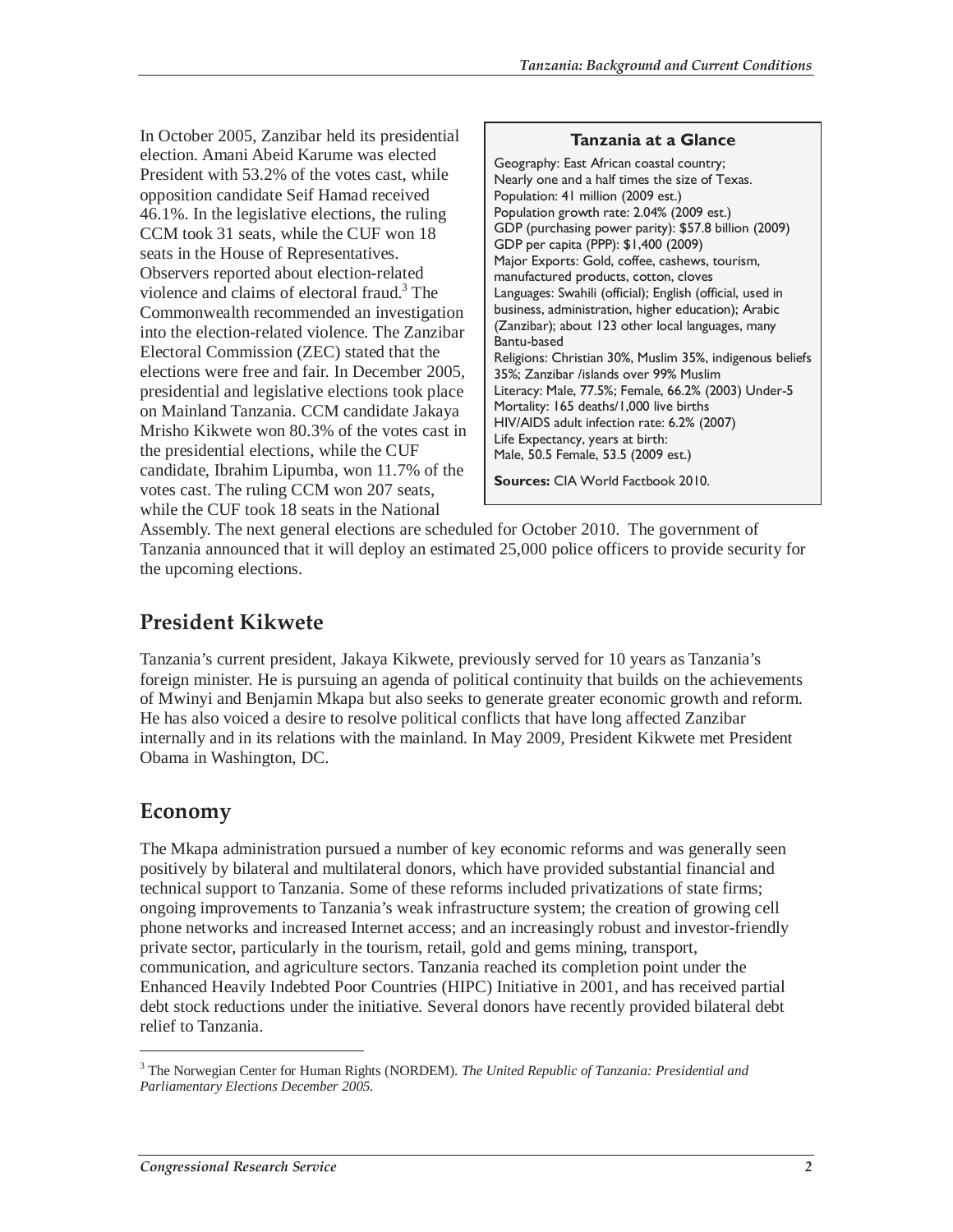Tanzania continues its pattern of steady real Gross Domestic Product (GDP) growth and its low and stable inflation rate. The *Economist Intelligence Unit* (EIU) predicts that inflation will fall from an average of 12% in 2009 to 9% in 2010, and 7.5% in 2011. The EIU forecasts GDP growth at  $6.4\%$  in 2010 and 7% in 2011.<sup>4</sup> Despite its real GDP growth, Tanzania's economy largely fails to address the needs of ordinary Tanzanians (i.e., healthcare, education, employment, and poverty reduction). In recognition of this failure, the MKUKUTA (National Strategy for Growth and Reduction of Poverty) has been developed with the goal of raising economic growth and the reduction of poverty.<sup>5</sup> The price of gold—Tanzania's main export—remains high due to the global market and the weakness of the U.S. dollar.

#### **HIV/AIDS**

Tanzania faces a severe AIDS epidemic. Its HIV/AIDS infection rate, at about 8.8% (2003) is lower than that in southern Africa, but higher than those of its East African neighbors. Tanzania is estimated to have the  $12<sup>th</sup>$ -highest national infection rate globally, with between 1.6 and 2 million HIV-positive persons, with work force-aged and urban populations most hard-hit, mostly on the mainland. Zanzibar and the other islands have an estimated infection rate of about 0.6%. In April 2005, however, the National AIDS Commission (TACAIDS) chair announced TACAIDS/U.S. Agency for International Development-funded survey data showing a decrease to 7% in infection rates for Tanzania—though some estimates remain far higher. In 2000, Tanzania declared AIDS to be a national disaster and later established TACAIDS and a separate Zanzibar AIDS Commission (ZAC). These entities design and administer national anti-AIDS efforts, including programs implemented through local government HIV/AIDS committees. In August 2004, at the signing of an \$87.9 million grant by the Global Fund to Fight AIDS, Tuberculosis, and Malaria, President Mkapa announced that his government would begin providing free anti-retroviral drugs (ARVs) to AIDS patients. In June 2005, the government announced a very ambitious goal of providing 100,000 patients with ARVs by late 2006, and of reaching 400,000 patients within the next five years. The Joint United Nations Program on HIV/AIDS, UNAIDS, provides technical, policy, public education, and financial assistance to TACAIDS and ZAC. Tanzania also receives AIDS assistance from a variety of private AIDS foundations, and from the United States. It is a "focus country" under the President's Emergency Plan for AIDS Relief.<sup>6</sup>

#### **Regional Role**

-

Tanzania is a member, with Kenya and Uganda, of the East African Community (EAC), established by a 1999 treaty, which revived an earlier EAC, defunct since 1977. The EAC Treaty provides for the creation of a range of regional development, economic policy cooperation, trade, and political coordination initiatives and entities. EAC members signed a customs union agreement in March 2004, which began to be implemented in January 2005. Tanzania, a Southern African Development Community (SADC) member, is also cooperating with its southern neighbors in regional economic development projects, notably in transport. Tanzania has also helped to facilitate an end to the conflict in neighboring Burundi.

<sup>4</sup> *The Economist Intelligence Unit.* Tanzania, January 2010.

<sup>5</sup> *The Economist Intelligence Unit.* Tanzania, December 2007

<sup>6</sup> The President's Emergency Plan for AIDS Relief. *2007 Country Profile: Tanzania.*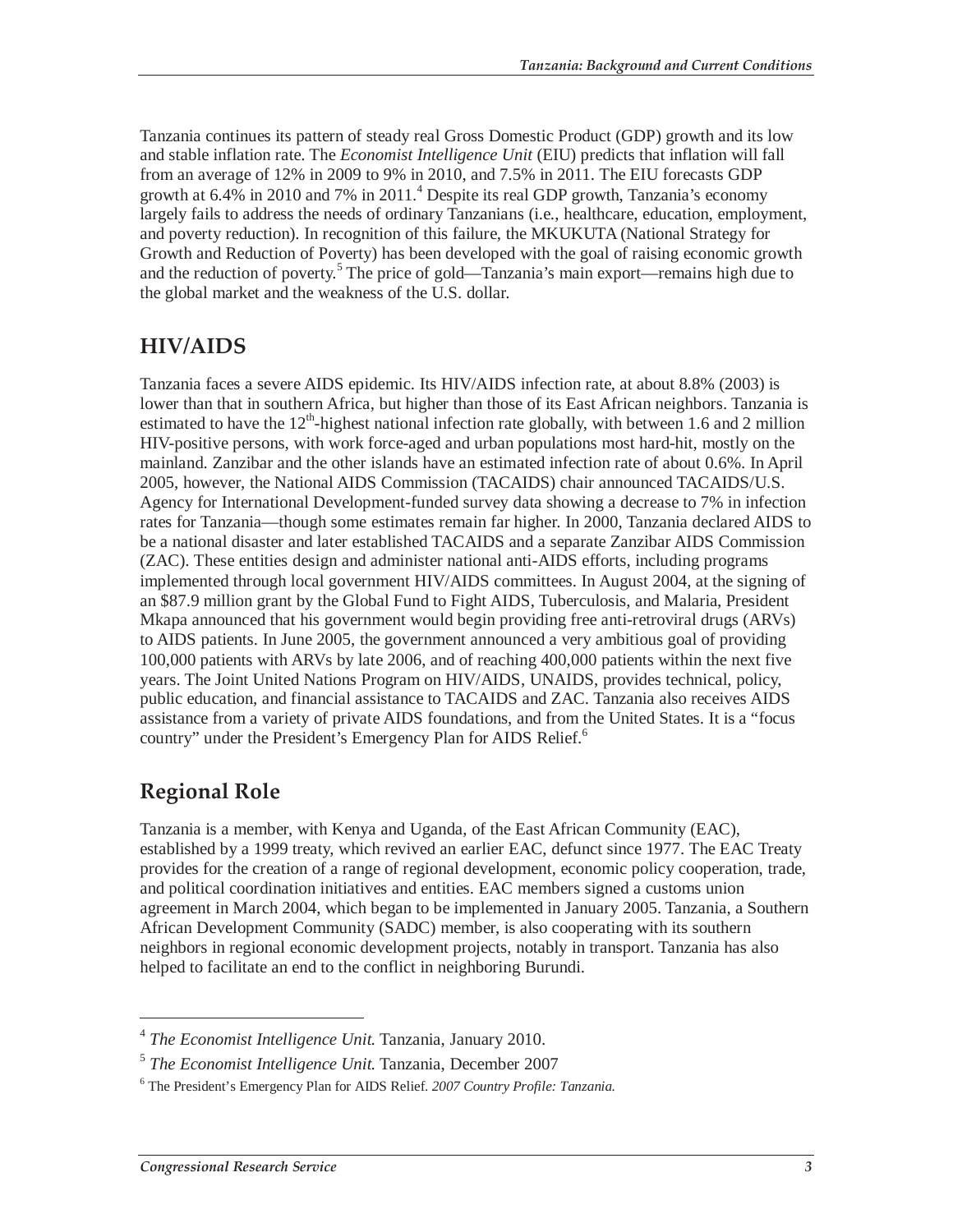#### **Human Rights Conditions7**

Although the Tanzanian government is not reported to be responsible for any politically motivated killings or disappearances in the past year, there have been several instances of unlawful killings by policemen and prison guards. Police and prison wardens are also accused of torturing and threatening suspected criminals. The police force lacks funding and is plagued by corruption and the excessive use of force. According to the State Department 2009 *Country Reports on Human Rights Practices*:

 There were a number of human rights problems. Police and prison guards used excessive force against inmates and suspects, and police impunity was a problem. Prison conditions were harsh and life threatening. Police corruption and violation of legal procedures were problems, and the judiciary was corrupt and inefficient. The government partially limited freedom of speech and press, especially in Zanzibar. Government corruption remained a problem, and authorities restricted the movement of refugees. Societal violence against women and persons with albinism and women persisted. Female genital mutilation (FGM), especially of young girls, continued to be practiced. Trafficking in persons and child labor continued.<sup>8</sup>

### **U.S.-Tanzania Relations**

U.S.-Tanzanian relations are cordial and friendly. The Obama Administration's bilateral policy priorities, according to its FY2010 Congressional Budget Justification, include "strengthening Tanzania's democratic institutions and security forces, as well as local and national systems and institutional capacity in health, including HIV/AIDS and malaria, and education."<sup>9</sup> U.S. concerns about terrorism in Tanzania stem from the 1998 bombing of the U.S. embassy in Dar es Salaam, the capital, by al-Qaeda and from the alleged growth of radical Islamic views within Tanzania's large Muslim population. In addition, several Tanzanians are known to have joined al-Qaeda. The United States provides anti-terrorism and financial and immigration fraud capacity-building assistance, and the U.S. Embassy maintains an emphasis on the protection of U.S. citizens in Tanzania. A Peace Corps contingent carries out projects in education, natural resource management, and health, with an emphasis on combating AIDS. Tanzania is eligible for trade benefits under the African Growth and Opportunity Act, including textile and apparel benefits, and is a Millennium Challenge Account threshold country, making it eligible to apply for MCA assistance. In September 2007, Tanzania signed a \$698 million compact agreement aimed at poverty reduction, access to clean water, transparency, and anti-corruption efforts. U.S. assistance to Tanzania has increased over the past several years. In FY2008, bilateral assistance totaled an estimated \$370.2 million, \$368 million in FY2009, and an estimated \$462.5 million in FY2010. The Obama Administration has requested \$549.6 million in 2011. Tanzania is one of the 15 focus countries of the President's Emergency Plan for AIDS Relief (PEPFAR). In December 2009, the National Institute for Medical Research was opened in Dar Es Salaam. The institute will house three major medical institutions. The United States provided \$9.5 million, through PEPFAR, and laboratory equipment.

-

<sup>7</sup> The State Department. *Country Reports on Human Rights Practices, 2006.*

<sup>8</sup> http://www.state.gov/g/drl/rls/hrrpt/2008/af/119028.htm

<sup>&</sup>lt;sup>9</sup> Congressional Budget Justification, 2010.